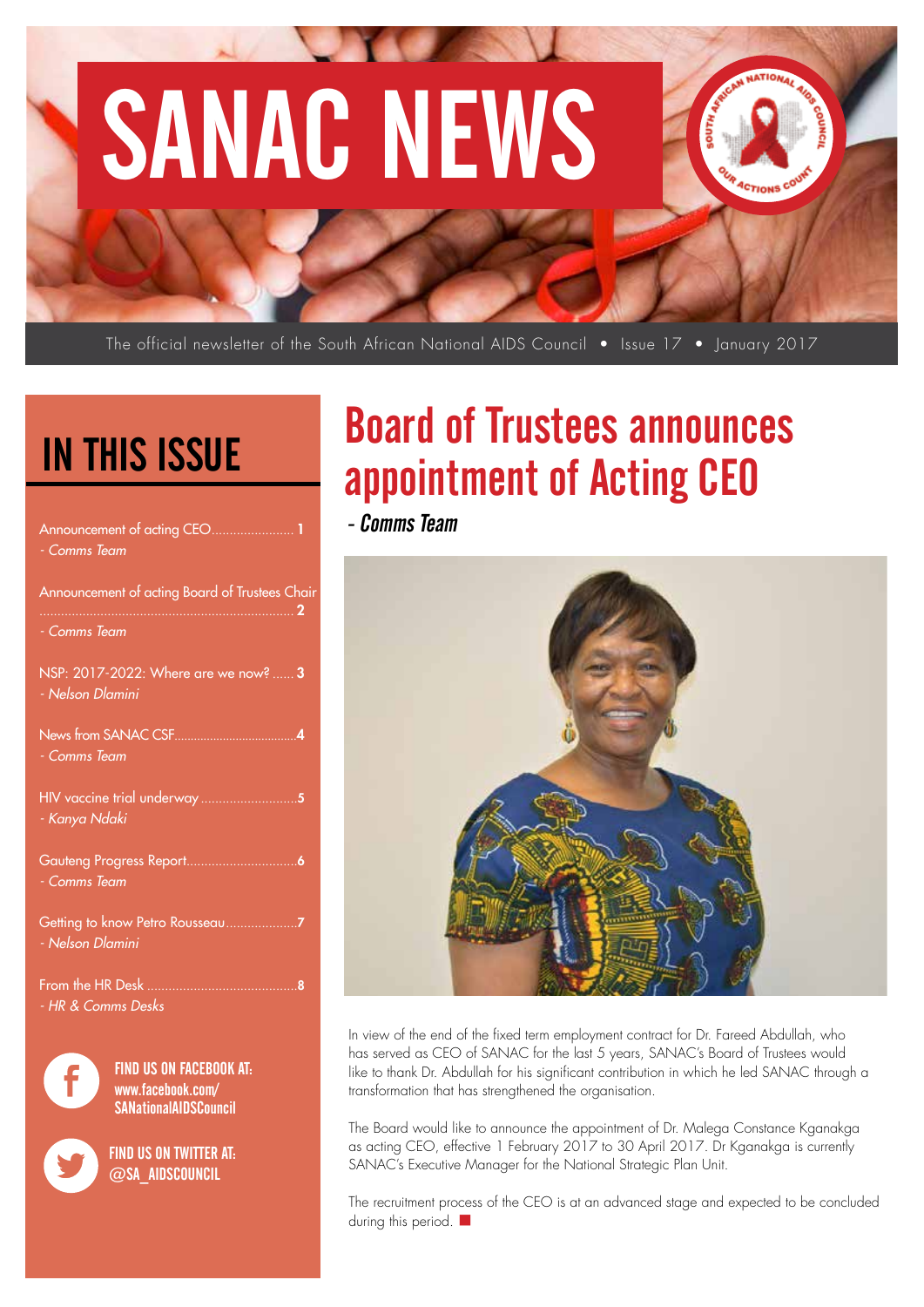# Deputy President Cyril Ramaphosa appoints new Acting Board Chairperson

- Comms Team



Deputy President Cyril Ramaphosa, in his capacity as chair of the South African National AIDS Council (SANAC), on Monday 13 February 2017, announced changes in the leadership of the South African National AIDS Trust.

"Following the appointment of Dr Gwen Ramokgopa as Gauteng Member of the Executive Council (MEC), I have accepted her resignation as a Trustee of the South African National AIDS Trust, which is responsible for overseeing the Secretariat of the South African National AIDS Council (SANAC)'' said Deputy President Ramaphosa.

"I thank Dr Ramokgopa for her valuable contribution to the Trust and look forward to working with her further as she steers government's AIDS response in Gauteng" said Deputy President Ramaphosa.

**"To ensure stability and continuity, I am happy to announce the appointment of Dr. Ayanda Ntsaluba as acting Chair of the Trust. Dr. Ayanda Ntsaluba has been a member of the Trust for the past two years'' continued Deputy President Ramaphosa.**

Dr Ntsaluba is a former Director-General in the Departments of Health and International Relations and Co-operation.

"His immediate task includes the finalisation of the process of appointing the Chief Executive of the Trust (SANAC Secretariat), a position vacated by Dr Fareed Abdullah at the end of January this year'' said Deputy President Ramaphosa.

Noting the excellent contribution to the work of SANAC done by Dr Abdullah, Deputy President Ramaphosa wished him well in his next assignment.  $\blacksquare$ 

Official statement from the Office of the Deputy President

2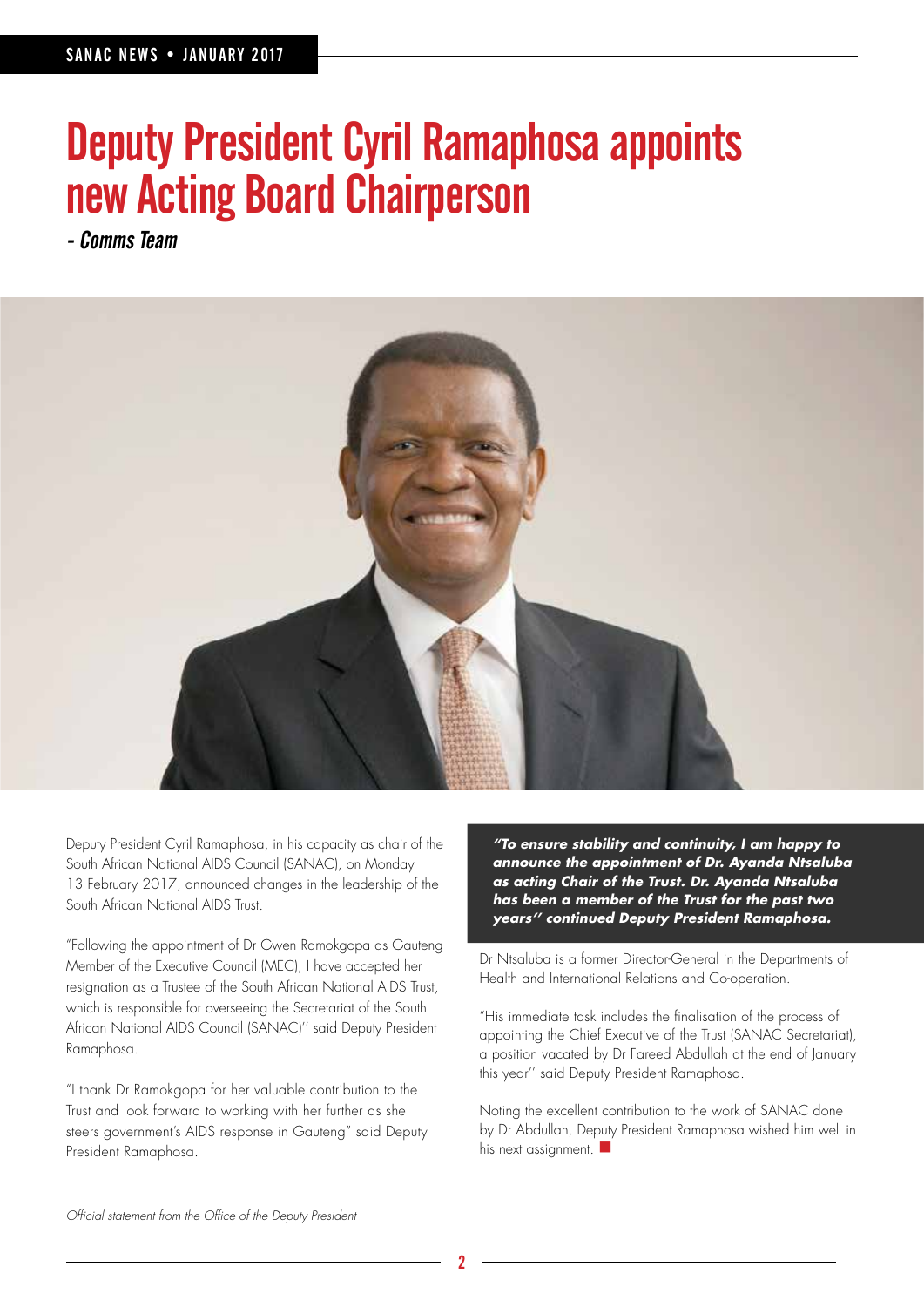# NSP 2017-2022: Where are we now? Interview with Dr. Nevilene Slingers

- Nelson Dlamini



"This document reflects the lessons learnt from the ending NSP and what helped shape the objectives of the new one. The steering committee is now finalising the objectives of each goal of the NSP 2017-2022."

Dr. Nevilene Slingers

### How far are we with the finalisation of the new NSP?

It was initially supposed to have been launched on World AIDS Day (December 1, 2016) however, a request was tabled to launch it on World TB Day since TB is the leading cause of death to people living with HIV. Our Health Minister, Dr. Aaron Motsoaledi has been instrumental in shining the spotlight on TB at UN level. So, on World AIDS Day we launched a document tabling the Goals and Objectives of the new NSP with the theme, 'Let Our Actions Count'. This document reflects the lessons learnt from the ending NSP and what helped shape the objectives of the new one. The steering committee is now finalising the objectives of each goal of the NSP 2017-2022.

### What were some of the challenges during the development process?

We wanted to be as thorough as we possibly can on the new NSP and so we wanted to interrogate everything and properly scrutinize the current data. We also wanted to ensure that everyone is heard. As you can imagine, consolidating input from all stakeholders was a bit of a challenge. Also, we're currently operating under trying economic times and considerable financial constraints so things haven't been easy. There were also a few technical challenges which posed the questions such as, 'Do we know enough? Are we going to adequately address all the issues before us and, how far can the NSP go' because it is affected by many other challenges in our society. For example, we advise young girls against "blessers" but, is the environment in which they live in favour that? We need to be cognisant of what drives them to blessers in the first place and deal with those issues.

### What were the highlights?

The consultations held in September last year were very helpful, especially the 2-day civil society consultation which was well attended. We held successful engagements that really helped inform a lot of decisions going forward. I really appreciated the willingness in people to engage. The community voices were incredibly interesting. We also learnt a lot about what people are doing out there in response to HIV, TB and STIs.

### What excited you the most in the process?

The emphasis on impact! What are the best choices to make that will yield the desired outcomes?! What does the data and evidence we have taught us going forward and, how will that help us reach our targets?! The interesting discussions we held with civil society and the important role they play.  $\blacksquare$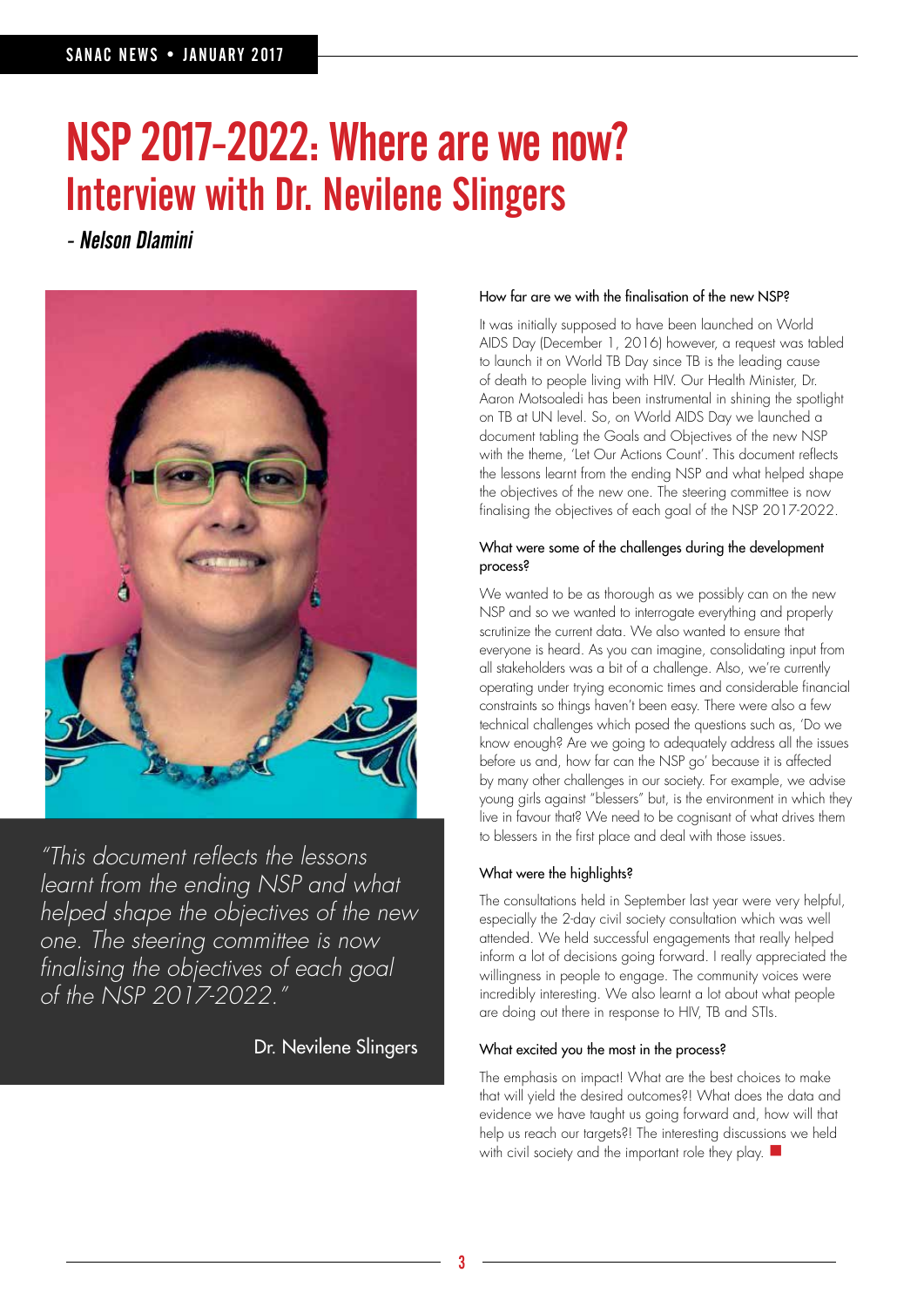# New leaders, new ideas and new approaches for CSF in 2017

- Comms Team



SANAC's Civil Society Forum (CSF) is in for a busy year as it prepares to elect new sector leaders in February.

According to CSF Chairperson, Steve Letsike, the newly elected leaders will have to work with the Forum to ensure they remain vigilant and committed to the principles of CSF. 2017 is also the year where the Forum will adopt a new strategy to strengthen the gains made by the Forum. "We'll have to bring up new advocacy approaches and hold each other accountable," Letsike said.

She called for civil society leaders to be true representatives of the communities and constituencies they serve.

### **Priorities**

Reflecting on the work of the CSF over the last five years, Letsike noted that the CSF needed to do more to push for a prevention agenda in order to turn the tide against HIV and TB.

"We have 7 million people living with HIV in South Africa and we have about 45 million who are assumed to be HIV negative. We need them to test so we can be sure what we're dealing with. We need clear, cutting-edge interventions at provincial level because

that's where implementation takes place. At national level, we're concerned with advisory, accountability, governance, strategy and advocacy," she added.

Letsike challenged the Civil Society Forum to talk less and do more in 2017. She also said that the CSF Priorities Charter, a 5 year plan which sets out the priorities for sector leaders, will help pave the way for the incoming leaders.

### **Challenges and highlights**

The CSF Chair expressed concern over the limited financial resources that hampered the work of civil society sectors. Nevertheless, the Civil Society Forum has managed to accomplish a lot with very little and can be proud of its achievements.

"The commitment by sector leaders even in the midst of struggles was humbling. CSF leaders have selflessly volunteered their time in fighting HIV, TB and STIs without expecting or receiving any compensation. There are good programmes currently running, such as the "A re dlale safe" campaign by the Sports, Arts and Culture Sector and the "First things First" by the Higher Education sector and many others."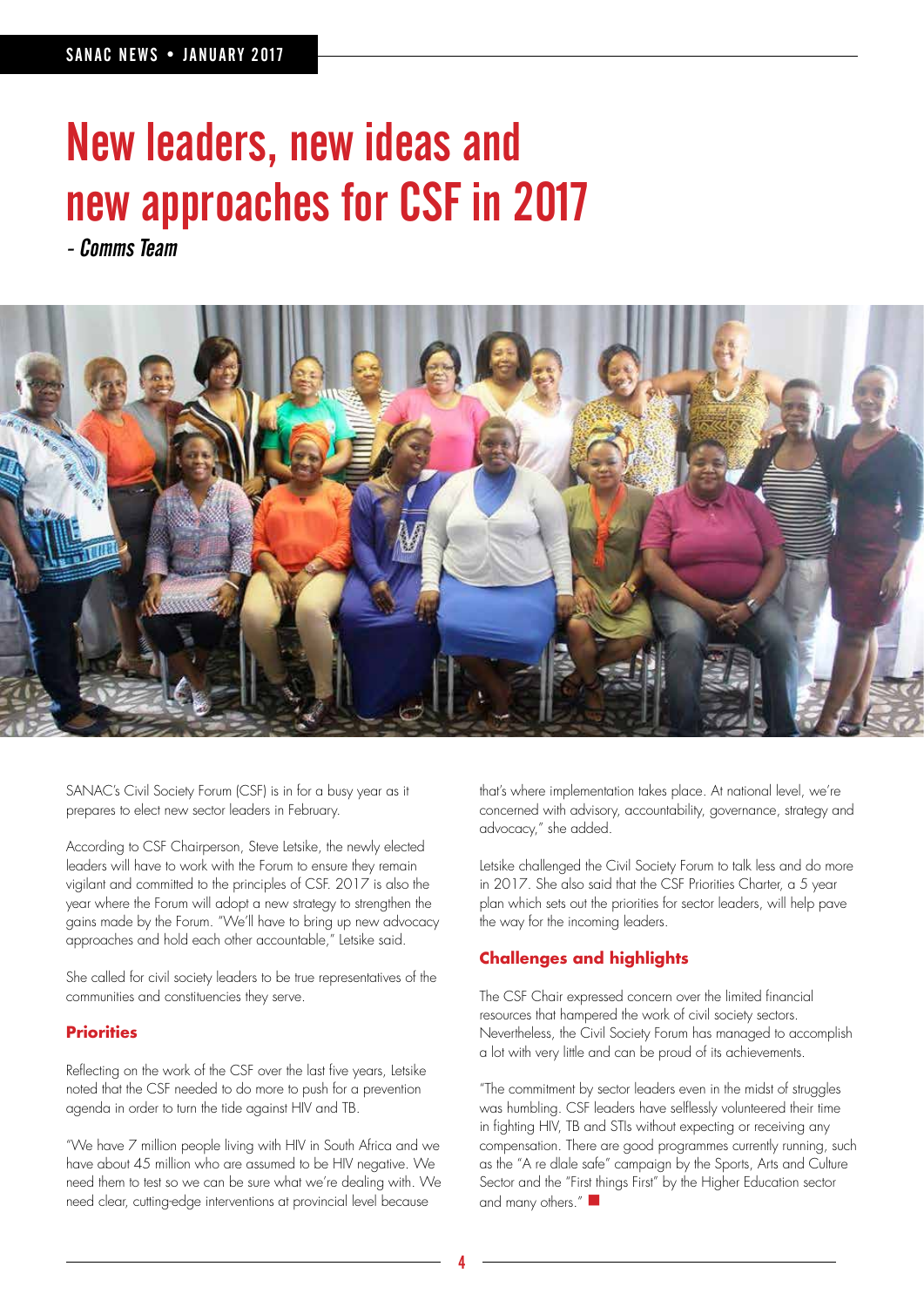# HIV vaccine trial begins in South Africa

- Kanya Ndaki



The largest and most advanced HIV vaccine trial to be undertaken in South Africa was launched in Soshanguve on 30 November 2016.

"This is the most important trial in the history of the country," SANAC CEO Dr. Fareed Abdullah told the audience at the launch.

Here are six things you need to know about the groundbreaking HVTN 702 trial:

### What is the HVTN 702 study?

HVTN 702 is a large, advanced-stage vaccine study testing whether a combination of two vaccine candidates can safely prevent HIV infection in South African adults. The study vaccines do not contain whole, active HIV, and cannot cause HIV infection or AIDS.

Half of the participants in HVTN 702 will be assigned at random to receive the vaccine candidates, and the other half will receive a placebo. A placebo is an injection without any study vaccine in it. In this study, the placebo is sterile salt water. Neither the participants nor the study team will know who receives which type of injection until the end of the study.

Participants will receive a total of five injections over one year and then will be followed for another two years.

### On what are the HVTN 702 study vaccines based?

The vaccines in HVTN 702 are based on the ones tested in the only study to-date to show that vaccines can protect people from HIV infection: the RV144 vaccine study, which took place in Thailand from 2003 to 2009. The RV144 vaccines were found to be 31 percent effective at preventing HIV infection.

For the HVTN 702 study, the RV144 vaccines have been adapted to the HIV subtype that predominates in southern Africa. The vaccines also have been adjusted to try to elicit greater, longerlasting protective immune responses than were seen in RV144.

### Who is participating in the HVTN 702 study?

Approximately 5,400 healthy, sexually active South African men and women aged 18 to 35 years will participate in the HVTN 702 study.

### Where is the HVTN 702 study taking place?

The HVTN 702 study is taking place at 15 sites across 5 provinces:

- Gauteng: Pretoria (2 sites), Soweto (2 sites), Tembisa
- KwaZulu-Natal: Durban (3 sites), Ladysmith
- North West: Brits, Klerksdorp, Rustenburg
- Eastern Cape: Mthatha
- Western Cape: Cape Town (2 sites)

### When did the HVTN 702 study begin and when will it end?

The first participant was enrolled in HVTN 702 on Oct. 26, 2016, and results are expected in two to four years.

### Who is funding the HVTN 702 study?

The National Institute of Allergy and Infectious Diseases (NIAID), part of the U.S. National Institutes of Health, is co-funding the HVTN 702 study with the Bill & Melinda Gates Foundation and the South African Medical Research Council. The study is estimated to cost US\$130 million (R1.9 billion). ■

With input from the Medical Research Council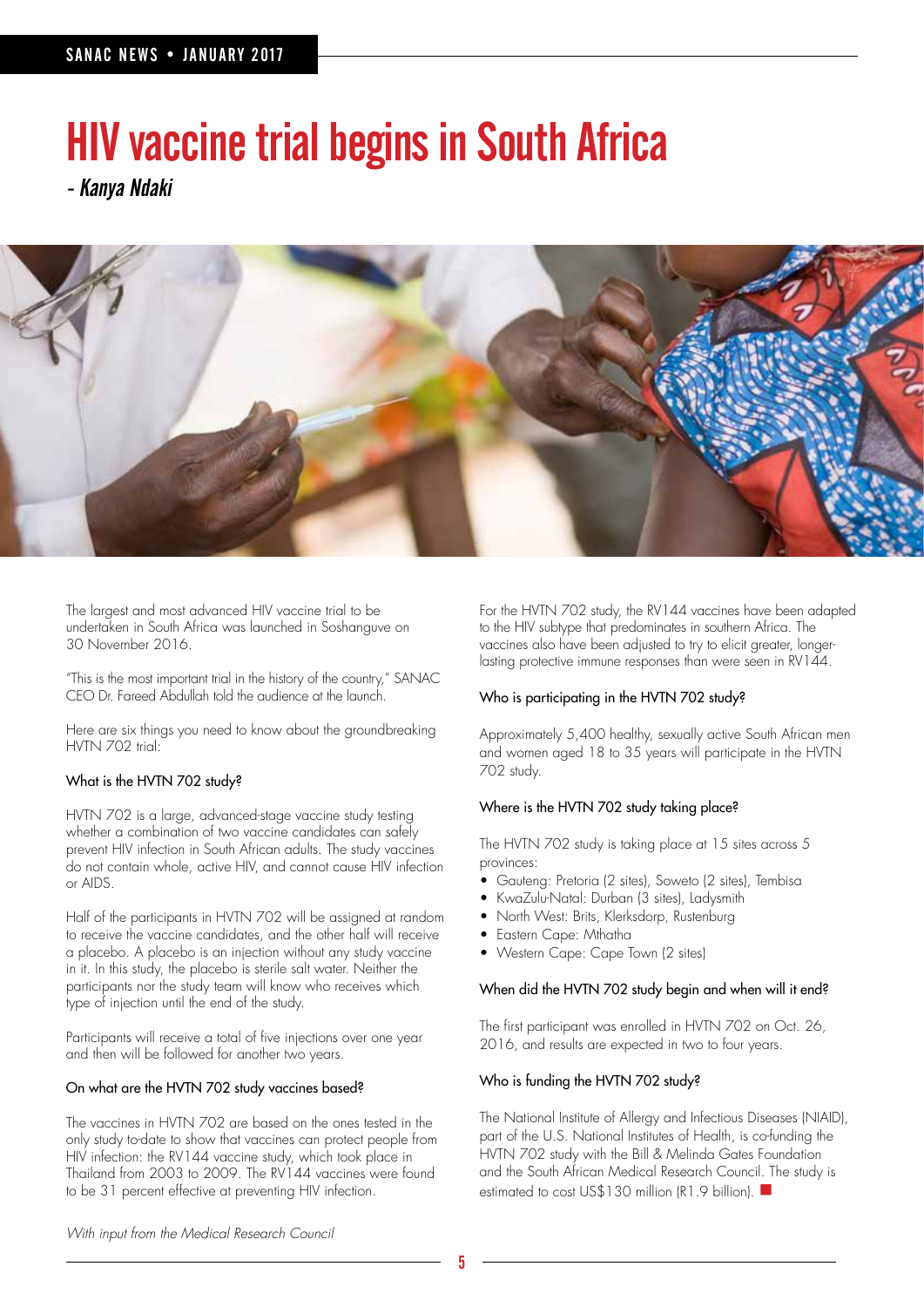## Gauteng progress report

- Comms Team

### **GAUTENG STRATEGIC & IMPLEMENTATION PLAN ON HIV, TB & STIS, 2012 – 2016**

In 2012 the Gauteng AIDS Council adopted the revised multi sector Gauteng Strategic and implementation Plan on HIV, TB and STIs for 2012 to 2016. This came after an extensive participatory review with the sectors. The multi sector strategy and plan addressed the socio economic drivers of HIV infections and impacts of AIDS. It continues to support social development, poverty relief, health services, community sectors and local coordination of services for vulnerable households.

**The council had identified five priorities for the province to achieve between 2013 and 2016. With the new strategic plan due in 2017, the province has achieved some milestones despite some challenges:**



**Combination HIV prevention focused on young women 15 – 34 years and their male sex partners including high risk groups.**

Leaners reached through HIV life-skills training and extra curricular activities.

### **43%**

Reduction in youth HIV prevalence from 11.6% in 2008 to 5.8% in 2012. This is significant reduction when compared to other.

### **2 million 800 000**

People reached per year with HIV, TB and STI peer education and support programme through funded NPOs.

### **20%**

Reduction of HIV prevalence among sex workers under 25 years of age.



**Reducing the rate of new HIV infections by at least 2 50% using combination prevention approaches.** 

### **84%**

Reduction of new HIV infection in babies through the PMTCT programme.

### **50%**

Reduction of new HIV infections amongst youth by is by 50% from 2.6% in 2002 to 1.3% in 2015.

### **7 YEARS**

Increase in life expectancy in Gauteng as a result of comprehensive HIV, TB and STI treatment including introduction of the ART programme.



**With health services for prevention and treatment include health screening, and treatment for HIV, TB and STIs with focus on people staying on treatment.**

### **84%**

Facilities providing ART services following the HCT campaign in 2010.

### **100%**

Facilities that provide services for HIV counselling and testing including screening and treatment for STIs and TB.

### **30%**

**84%**

in the province.

Overall reduction in deaths among adults as a result of AIDS related illnesses.

Percentage of TB cure rate



**Multi sector support for orphans and vulnerable 4 children (OVC) with systems to track OVC.**

### **40 000**

OVCs access children and social services through the department of social development. Most access subsidised preschool care.



**Ensuring an enabling and accessible legal environment that protects and promotes human rights in order to support the implementation of the GSP.**

### **DISCRIMINATION**

Discrimination: PLWHIV sector and community leaders play leading roles in mitigating stigma and discrimination.

This is a contribution from Positive Magazine: www.positivemagazine.co.za

### *Update* | POSITIVE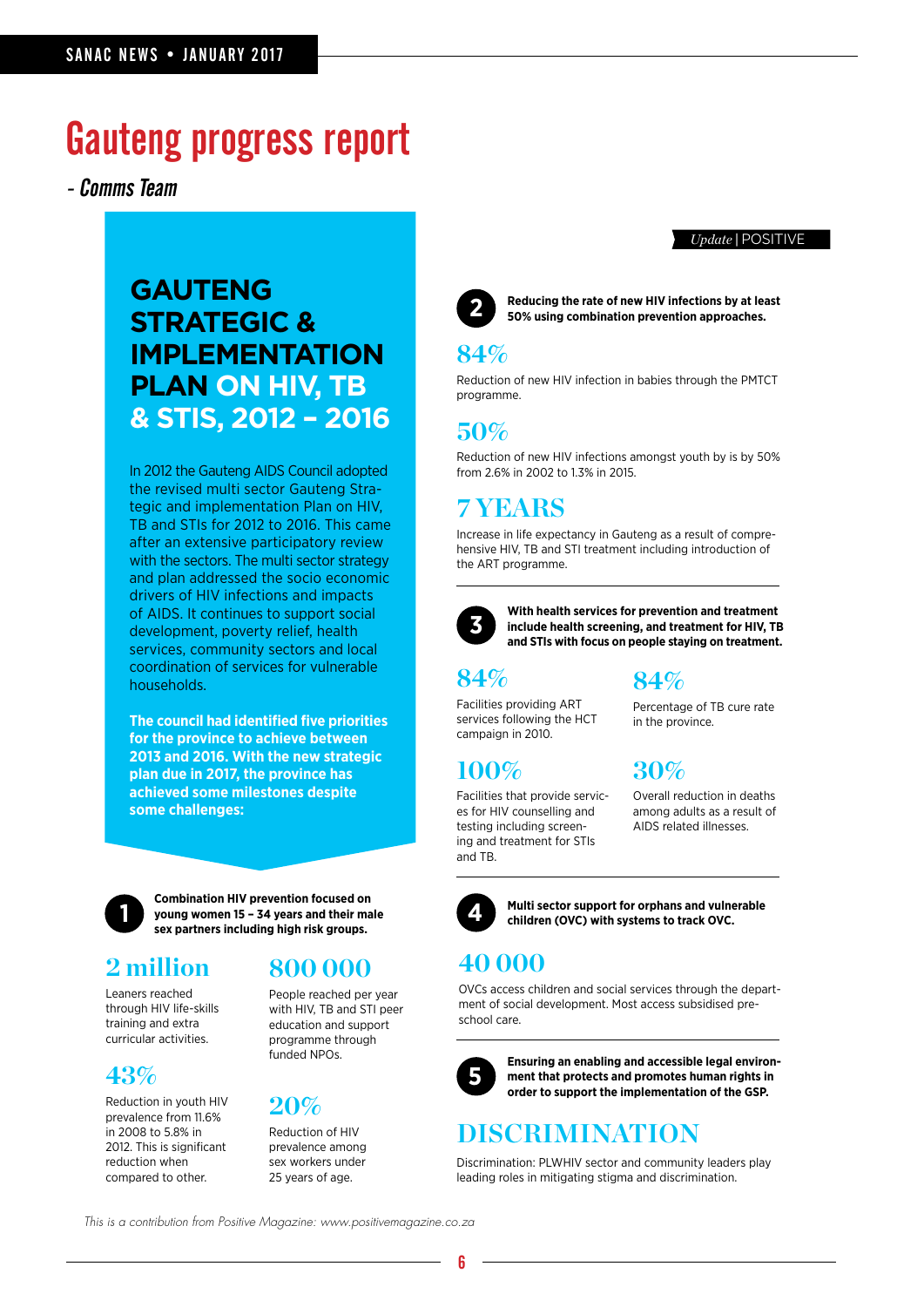# Getting to know … Petro Rousseau

- Nelson Dlamini



"I thoroughly enjoy dealing with the complexities of the HIV response. It is an amazing opportunity for me to bring together some of my stakeholder engagement, strategic planning......."

Petro Rousseau

### What does your work at SANAC entail?

My work contributes to SANAC's mandate through the Donor Coordination unit. At the moment I am focusing on the development of the Focus for Impact interactive web-based application.

This is a tool that support decision-makers to answer some key questions around HIV such as **where** is the HIV burden the highest and what is happening in this area that increases the associated risks of HIV. This refined understanding about what increases the HIV risk in the community enables decision-makers to take better decisions about programme implementation and resource allocation.

Through this Focus for Impact application we are able to bring various data sources together to understand the geographical distribution (patterns) of HIV positivity up to Primary Health Care facility level. Secondary data is then added for a richer picture to help us understand the associated risk profile for the facility catchment population. We are now also adding TB and STI detail to the existing approach.

### Interesting things you love about your work?

I thoroughly enjoy dealing with the complexities of the HIV response. It is an amazing opportunity for me to bring together some of my stakeholder engagement, strategic planning, public health and technology development skills and expertise into a meaningful contribution for the HIV response in South Africa.

### Highlights and/or challenges experienced in 2016 as far as your work is concerned?

2016 has been a very interesting journey of learning, refining ideas and making ideas a reality. I've experienced the willingness of very diverse stakeholders to work together for a common vision – how can we refocus what we know and do to improve the impact of the HIV prevention response in South Africa. I had the opportunity to work with different stakeholders at a national, provincial, district and community level and was amazed at their willingness to work together and contribute towards this common vision. Any preconceived ideas that I might have had about what 2016 might bring has been blown out of the water by the real live experiences I had – what an amazing year!

### The one thing people don't know about you?

I've just completed a masters in Neuro-linguistic programming (NLP). This really opened up a new (old) world for me and even got me to start painting and sculpturing again.  $\blacksquare$